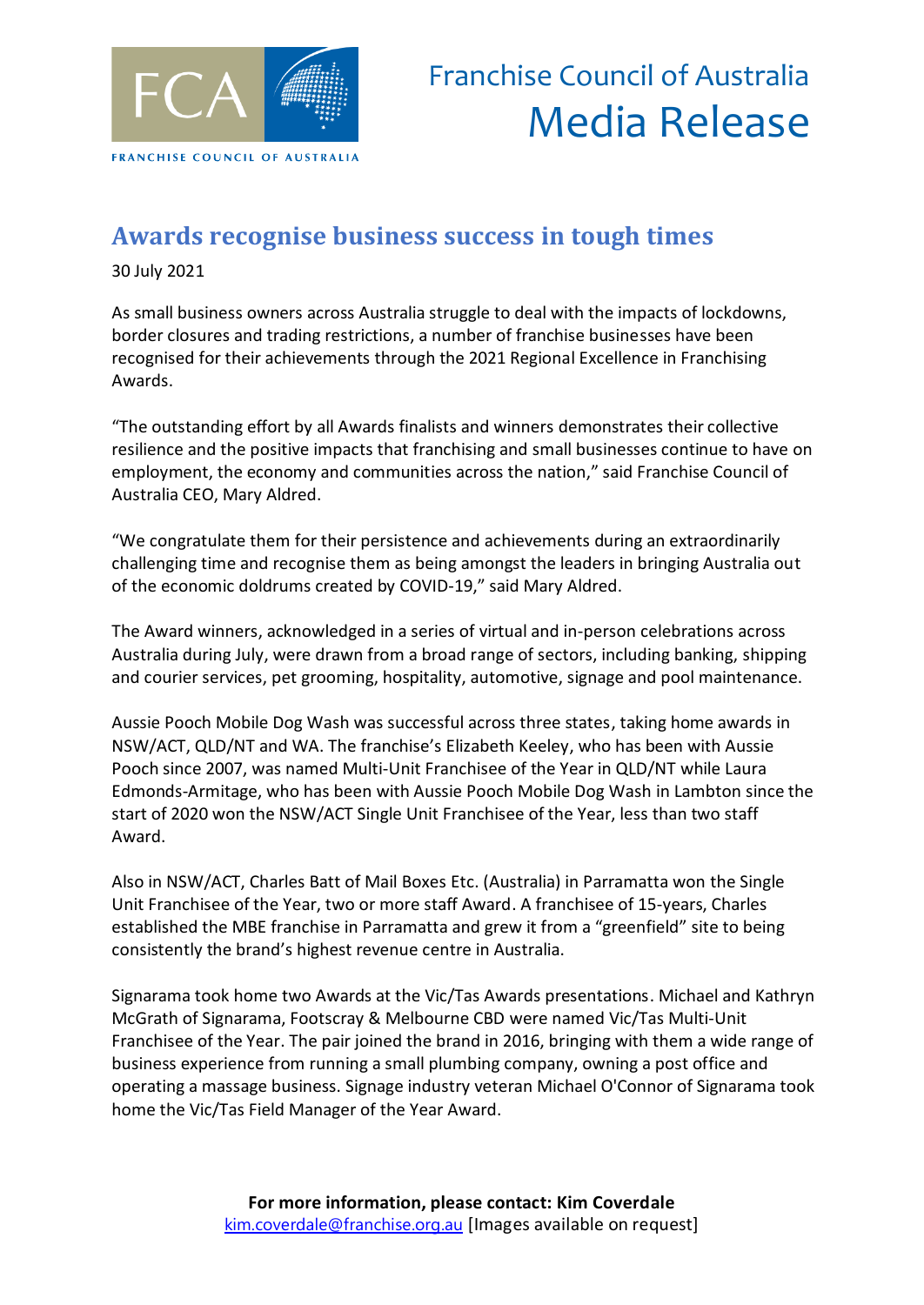

# Franchise Council of Australia Media Release

In QLD/NT, InXpress Brisbane franchisee Bev Taylor was successful in both the Franchise Woman of the Year and Single Unit Franchisee of the Year, less than two staff categories, having moved her operations to Brisbane in 2019 after spending seven years as the franchisee of InXpress Bondi.

The Northern Territory's Gayle and Des Purdue of Muffin Break – Coolalinga won the QLD/NT Single Unit Franchisee of the Year, two or more staff Award, with Gayle moving from a successful career in teaching to partner with Des as Muffin Break franchisees in 2017.

In South Australia, Kamran Kazmi of PACK & SEND in Hilton won the Single Unit Franchisee of the Year, less than two staff. After 20 years as a business banker, Kamran made the move to purchase his PACK & SEND franchise in 2019, drawing on his finance experience to successfully run his business.

For the second straight year, Soon Khoo, Wei Chin, Jian Lee, Christine Teng and Adelina Holil of Chatime Carousel, Waterford and Willetton were named WA's Multi-Unit Franchisee of the Year. The group purchased Carousel Chatime in 2017 and less than two years later acquired the Waterford and Willetton stores, and last year won Chatime's 2020 Business Partner of the Year and Top Customer Service Award.

Following their success, the state winners have qualified as finalists for the FCA National Excellence in Franchising Awards, to be held on 27 October this year.

#### **2021 Excellence in Franchising Awards Winners – NSW/ACT**

#### **Multi-Unit Franchisee of the Year**

Alex McRae, ANZ Mobile Lending - Drummoyne, Balmain, Burwood

#### **Single Unit Franchisee of the Year, two or more staff**

Charles Batt, Mail Boxes Etc. (Australia) - Parramatta

#### **Single Unit Franchisee of the Year, less than two staff**

Laura Edmonds-Armitage, Aussie Pooch Mobile Dog Wash - Lambton

#### **Franchise Woman of the Year**

Karen Purcell, FoodCo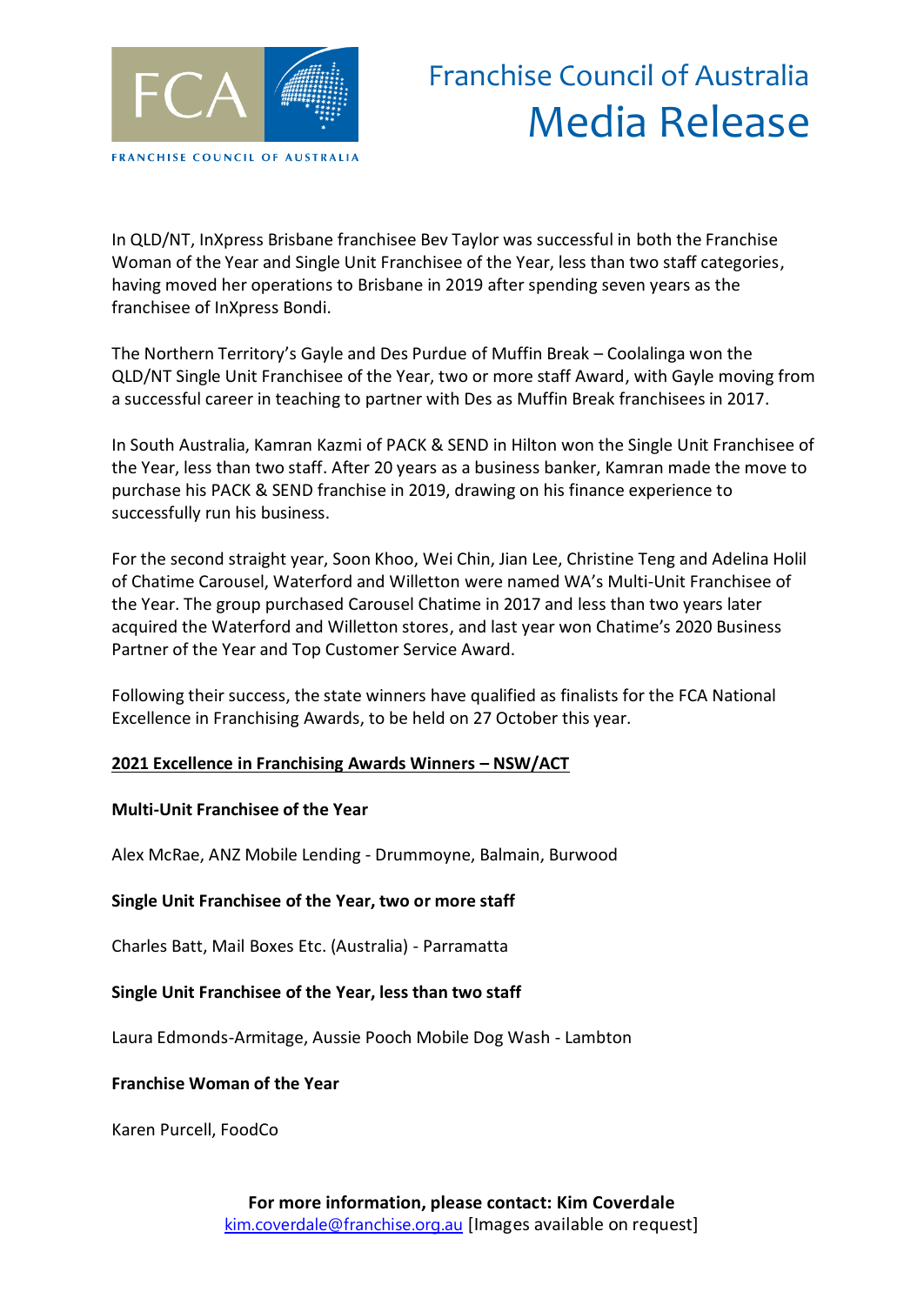

# Franchise Council of Australia Media Release

### **Field Manager of the Year**

Brooke Daubney, Xtend Barre

#### **2021 Excellence in Franchising Awards Winners – QLD/NT**

#### **Multi-Unit Franchisee of the Year**

Elizabeth Keeley, Aussie Pooch Mobile Dog Wash - Townsville

#### **Single Unit Franchisee of the Year, two or more staff**

Gayle & Des Purdue, Muffin Break – Coolalinga

**Single Unit Franchisee of the Year, less than two staff** 

Bev Taylor, InXpress - Brisbane

#### **Franchise Woman of the Year**

Bev Taylor, InXpress - Brisbane

#### **Field Manager of the Year**

Phil Colburn, Poolwerx

#### **2021 Excellence in Franchising Awards Winners – SA**

#### **Single Unit Franchisee of the Year, less than two staff**

Kamran Kazmi, PACK & SEND - Hilton

#### **2021 Excellence in Franchising Awards Winners – VIC/TAS**

#### **Multi-Unit Franchisee of the Year**

Michael & Kathryn McGrath, Signarama - Footscray & Melbourne CBD

#### **Single Unit Franchisee of the Year, two or more staff**

David Sulava & Janet Mu ANZ Mobile Lending - Flemington